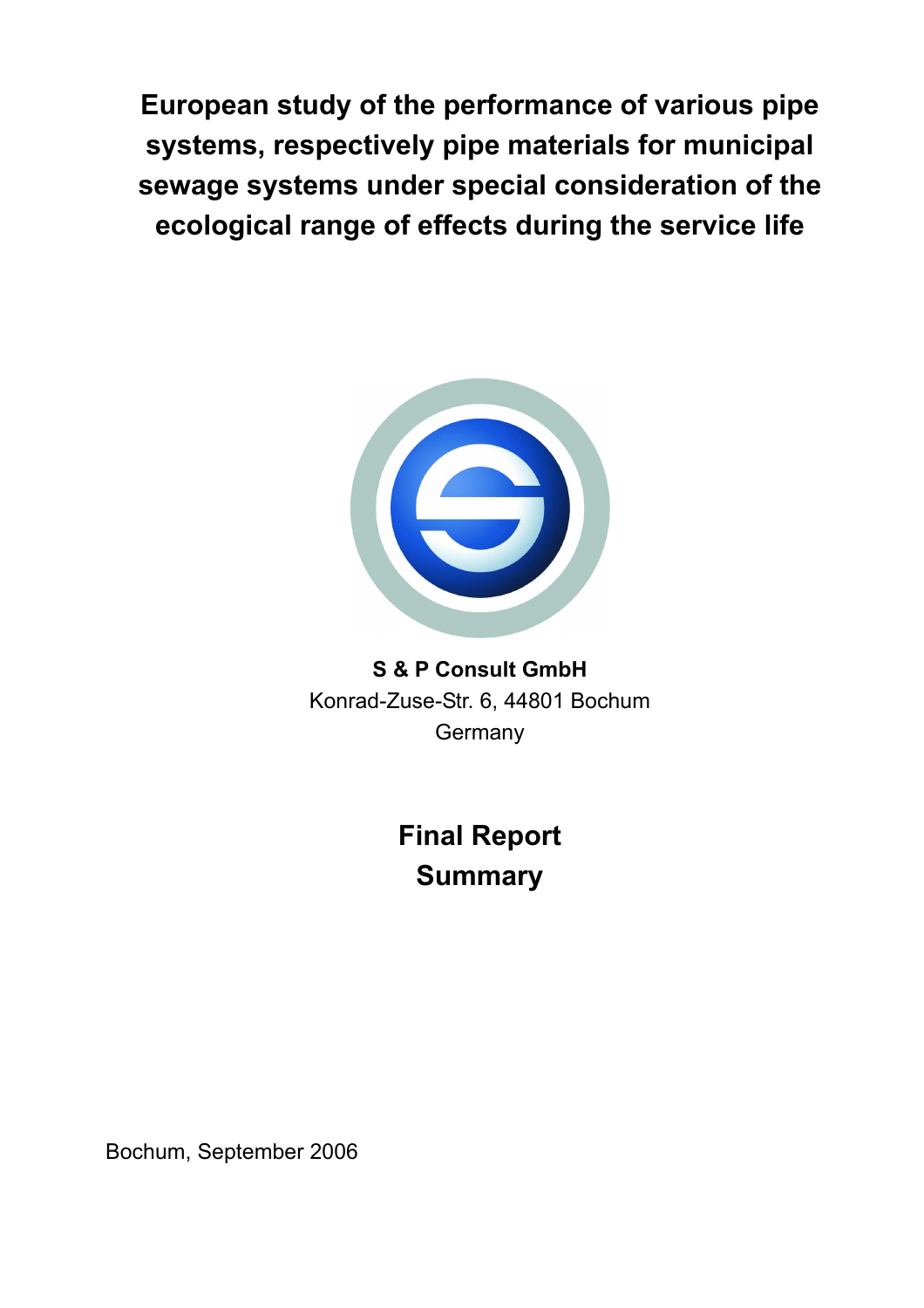## **Preface**

The study on "the performance of various pipe systems, respectively pipe materials for municipal sewage systems under special consideration of the ecological range of effects during the service life" presented here was carried out by Prof. Dr.-Ing. Stein & Partner GmbH, Germany. An external European expert panel contributed significantly to the project by bringing in their specific viewpoints on the sewer network situation of their countries, ensuring a holistic European view of the project. Their specific knowledge eased the adjustment of the analytic process rules of the used "STATUS Sewer" framework to the specific needs of the project. With their proofing review of the analytical approach used within the project, they ensured representative results.

The involved experts of the panel were:

- *Nick Orman* WRc, Swindon, U.K.;
- *Hans von der Jagt* Kiwa Water Research, Nieuwegein, Netherlands;
- *Gilbert Sevensson* Chalmers University, Göteborg, Sweden.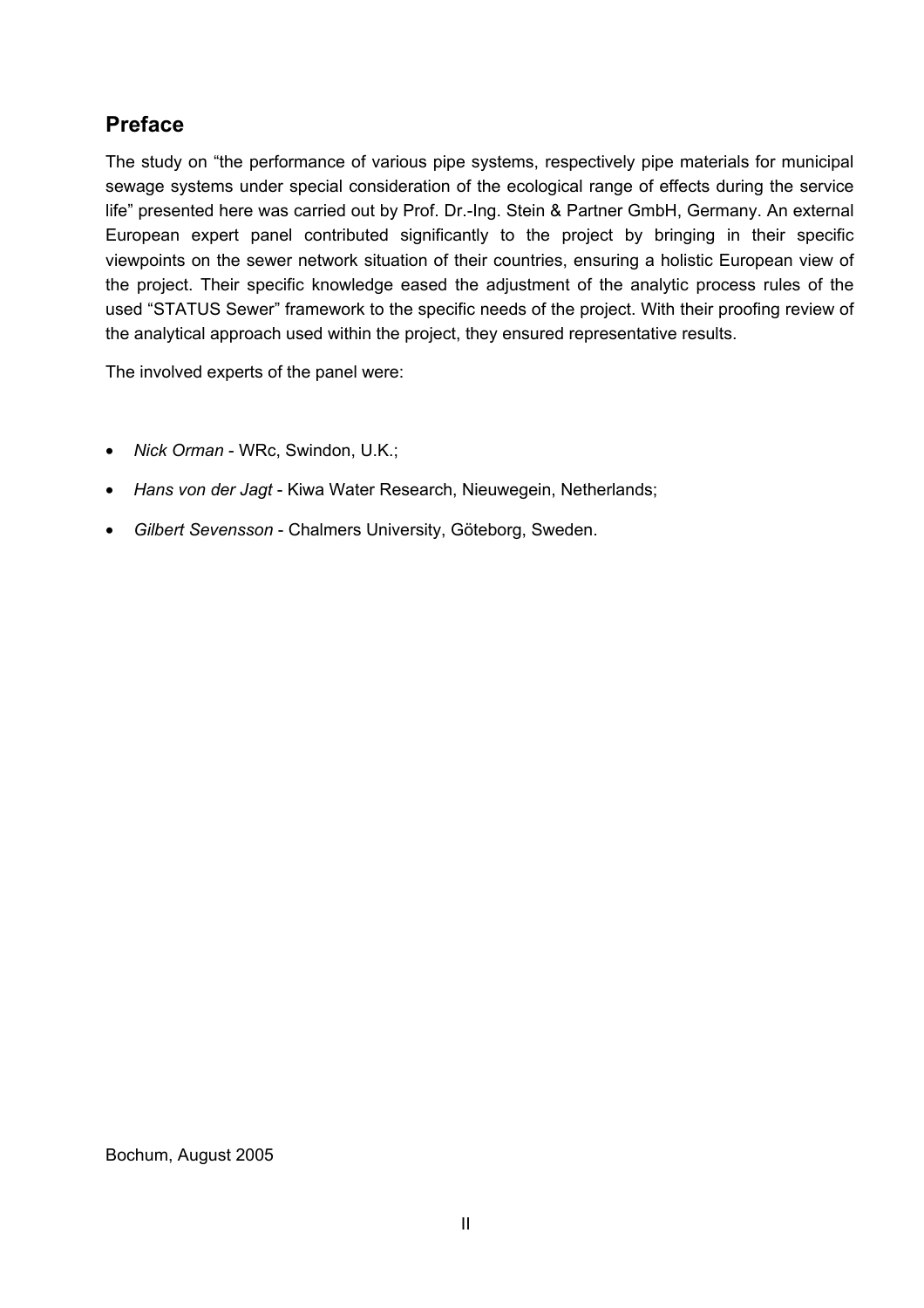# **Table of content**

| 1              |                                                                  |  |
|----------------|------------------------------------------------------------------|--|
| 2              |                                                                  |  |
| 3              |                                                                  |  |
| 3.1            |                                                                  |  |
| 3.2            |                                                                  |  |
| 3.3            |                                                                  |  |
| 3.4            | Risk and impact modelling by "logical trees" and "fuzzy logic" 4 |  |
| 3.5            |                                                                  |  |
| $\overline{4}$ |                                                                  |  |
| 4.1            |                                                                  |  |
| 5              |                                                                  |  |
| 5.1            |                                                                  |  |
| 5.2            |                                                                  |  |
| 5.3            |                                                                  |  |
| 6              |                                                                  |  |
| 6.1            |                                                                  |  |
| 6.2            |                                                                  |  |
| $\overline{7}$ |                                                                  |  |
| 7.1            |                                                                  |  |
| 7.2            |                                                                  |  |
| 8              |                                                                  |  |
|                |                                                                  |  |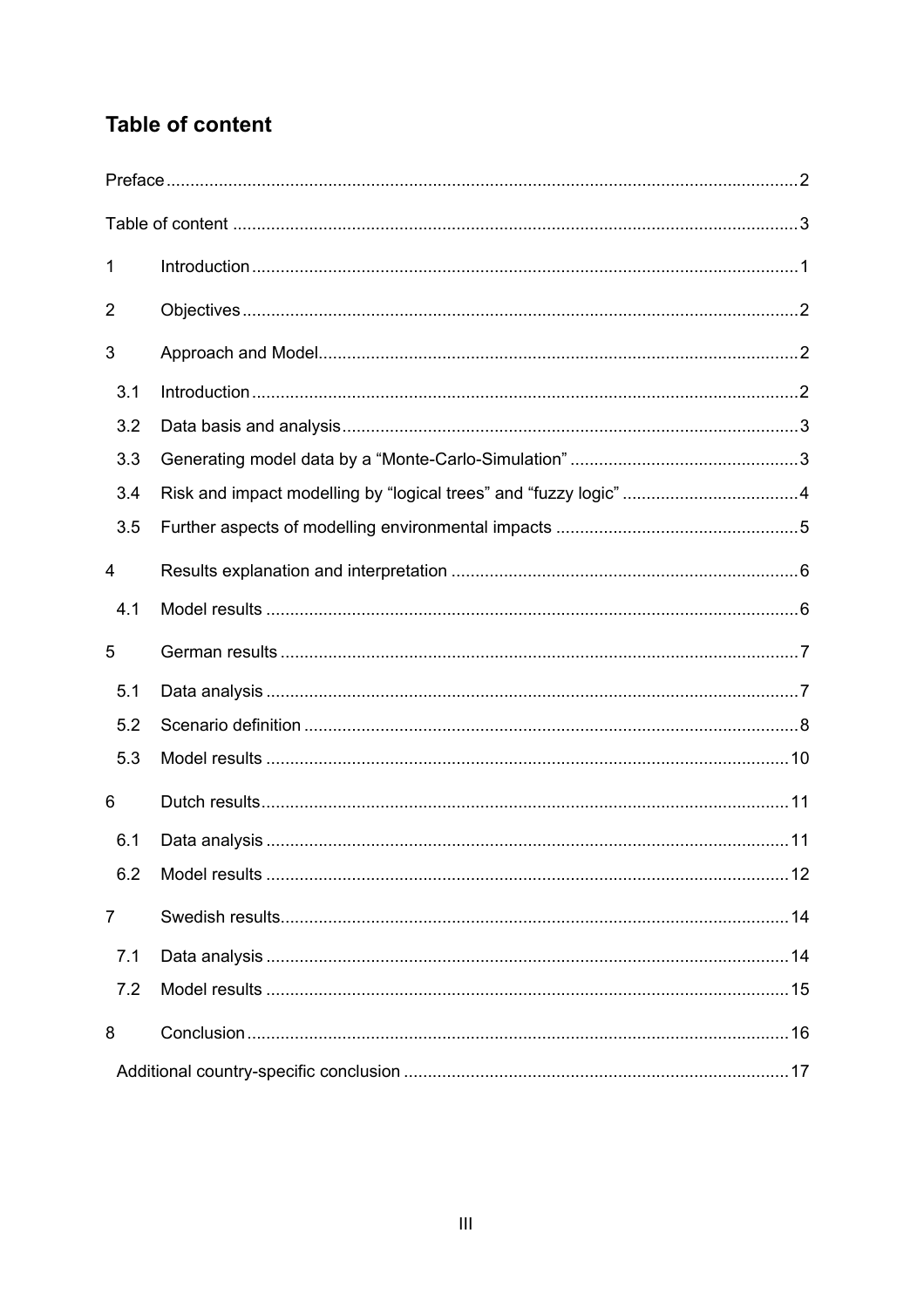## **1 Introduction**

Drains and sewer systems have been built systematically in Germany since 1842. For more than one century, accessible sewers were almost exclusively made from hard burned bricks. From the beginning of the  $20<sup>th</sup>$  century, in-situ-concrete sewers became popular for economic reasons. The greater part of our drain and sewer systems is not accessible and consists of prefabricated pipes of different materials. Only in the past 50 years have plastic pipes (PVC, PVC-U, PP, PE, GRP) as well as pipes made from ductile cast iron, reinforced concrete and PRC been used.

A number of studies have identified that vitrified clay, concrete and reinforced concrete pipes are dominating in public sewers within Germany with a length portion of approx. 45% in each case. This is historically based and is confirmed for countries like England, which also began very early with the building of drains. In countries like the Scandinavian countries and Australia, which started later with the regular sewer construction due to large distances and high costs, the proportion of pipes in each pipe material shifts very clearly to plastic pipes. In the private domain (laterals), plastic pipes are now almost solely used.

For some years, an increasing acceptation of plastic pipes have also been observed for the earlycanalized countries like England and Germany, which is already noticeable in the network stock. The manufacturers give the following reasons for this increase:

- Low weight (transport, handling without heavy equipment) example DN 300: Concrete 137 kg/m, vitrified clay 72 kg/m, plastic 8 to 10 kg/m
- Favourable characteristics to resist aggressive waste water and waste water constituents (corrosion resistance)
- Flexible deformation behaviour (without cracks)
- Hydraulic smooth materials and closer dimensional tolerances at joints (fewer deposits, less cleaning expenditure, small nominal sizes)
- Cutting to length and adaptation to local situation possible
- Machine installation technology possible
- Recycling/down cycling ability
- High secured service life
- Installation on curves possible, i.e. saving of manholes
- Material-homogeneous sewer systems (uniform materials for pipes, shaped parts, manholes)

Even if all plastic pipe systems are standardized or certified, some uncertainties still exist in the long-term evaluation of plastic pipes under practical conditions. Past investigations of the sewer conditions and piping materials were always limited to concrete/reinforced concrete and vitrified clay due to their predominant length portions.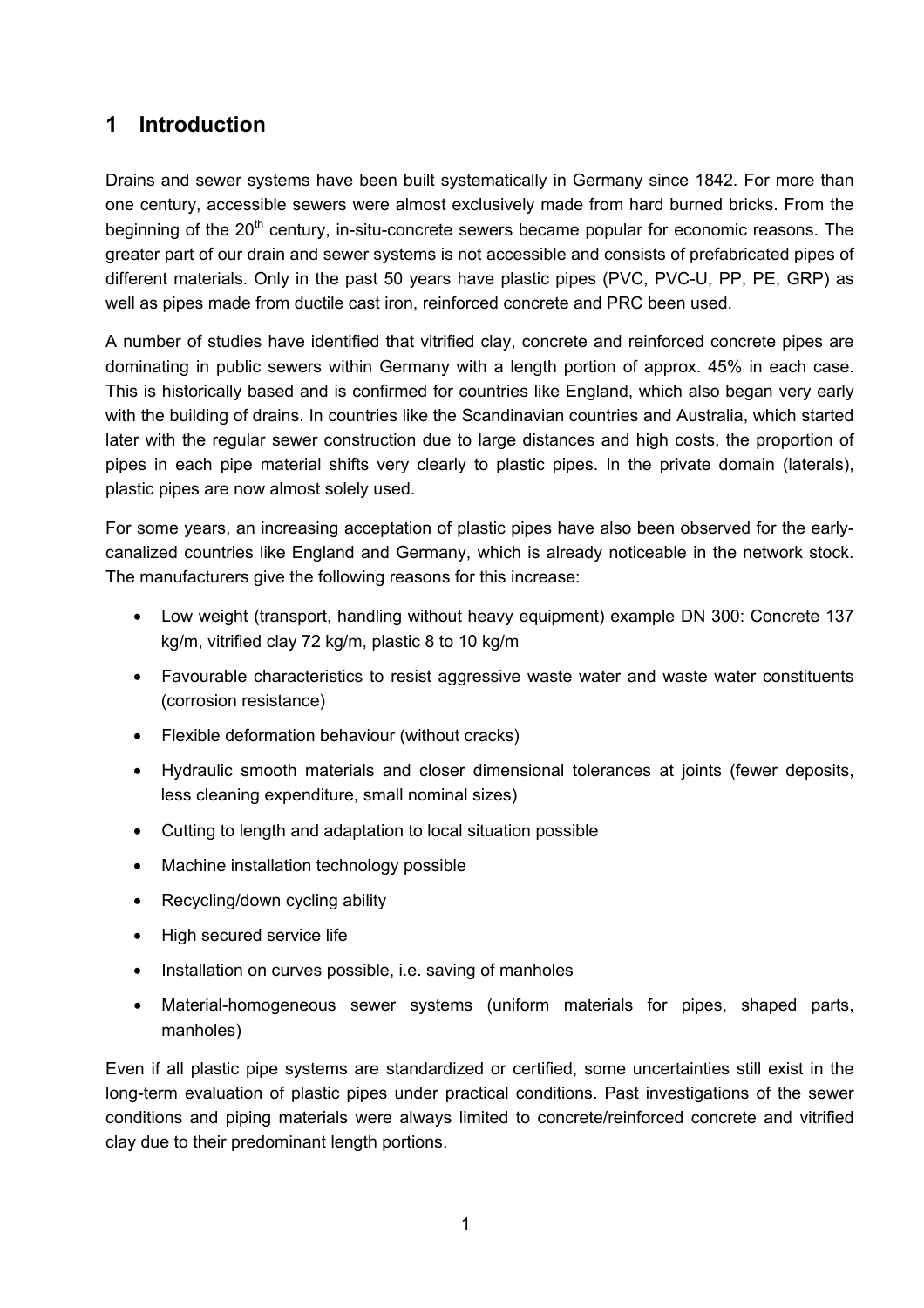This induced the German Federal Ministry of Education and Research (BMBF) to found a research project, which, by the evaluation of national inspection data, could give valuable information on defect and defect frequency in plastic drain and sewer systems.

These investigations form the basis for this European project for the evaluation of the ecological impact spectrum of the defects found. Additional inspection data for the investigation of concrete and vitrified clay pipe sections and their installation conditions were integrated in the project.

# **2 Objectives**

The object of the work is a far-ranging analysis of the results of condition assessment and its environmental effects. Apart from the difference of the various materials (concrete and reinforced concrete, vitrified clay and plastics) to their types and frequencies of defect, the differences of environmental effects are defined. Environmental effects are understood to be leaks with the result of water exchange between aquifer and sewer in the form of exfiltration or infiltration depending on the position of the sewer with regard to groundwater level. The focus on infiltration and exfiltration is due to the fact that the majority of environmental impacts of a sewer network during service life is caused directly or indirectly by infiltration and exfiltration. Within this project, the overflow of the sewer systems are accounted as exfiltration as long as the capacity overload is caused by defects such as incrustation or sedimentation. Overflow caused by poor planning is not relevant for this study and left out here.

The analysis is carried out in different steps:

- Determination and comparison of the number and frequency of leaking defects
- Modelling of risk and environmental impact of leaking defects
- Definition of scenarios with different ancillary conditions
- Modelling the environmental impact of different sewer systems within different scenarios

# **3 Approach and Model**

### **3.1 Introduction**

In general, an exact calculation of environmental impacts of any kind is almost impossible. The model used is based on two main principles:

- Environmental effects of sewer defects are understood as impacts caused by infiltration or exfiltration. Therefore, all further considerations only aim at local effects based on local ancillary conditions.
- All modelling uses relative and descriptive scaling without units to avoid conversion problems and prevent comparisons between different impacts, which cannot and should not be set into an absolute context.

An appropriate way to meet the request for calculation using variables of different scaling systems (descriptive, numerical) and units is fuzzy logic.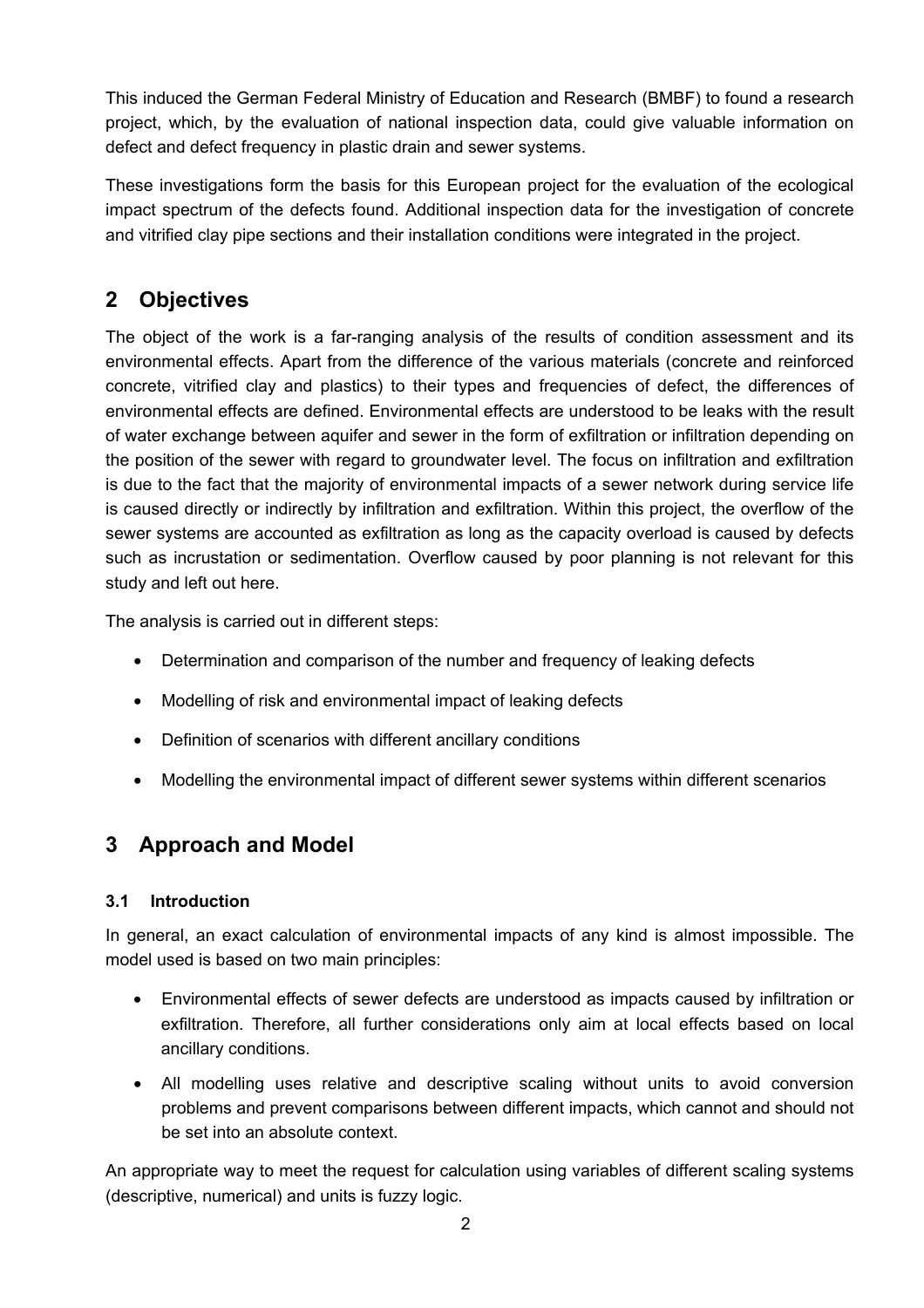#### **3.2 Data basis and analysis**

| <b>Country/Region</b> | All pipes  | <b>Rigid pipes</b> | <b>Flexible pipes</b> | Share of<br>flexible pipes |
|-----------------------|------------|--------------------|-----------------------|----------------------------|
| Germany               | 1731.72 km | 1640.83 km         | 90.89 km              | 5.25%                      |
| <b>Netherlands</b>    | 46.69 km   | 30.27 km           | 16.42 km              | 35.17 %                    |
| Sweden                | 12.43 km   | 3.07 km            | $9.36$ km             | 75.30 %                    |

Inspection data from different European countries was included for analysis: **Table1: Available Data Stock** 

The data of the Netherlands and Sweden is analyzed with respect to the existing defect groups and compared with the German figures, which form the basis of the study. The reason for the different data situation outside Germany is the fact that only in Germany routine inspections are required by law. In all other countries inspections are mostly carried out on utilities request or on municipality initiative.

Three main viewpoints on the data of the sewer networks have been defined: 1<sup>st</sup>, frequency of defective sewer sections in relation to the total network;  $2^{nd}$ , frequency of defects per kilometre within the network and  $3<sup>rd</sup>$ , frequency of defects per 100 m within the defective sections.

### **3.3 Generating model data by a "Monte-Carlo-Simulation"**

In the analysis of environmental impacts there is mostly no link between the specific sewer defect characteristics obtained from inspection data and the local ancillary condition. As these links are necessary for modelling the environmental effects, they have to be created in a way that promises decent analysis results, e.g. by the "Monte-Carlo-Simulation"-method. Three main groups of variables account for the environmental impacts:

- Specific sewer defect characteristics gained from inspection data (e.g. extent and position of the defect)
- Specific sewer defect characteristics gained from expert knowledge and hydraulic calculation (e.g. average leaking potential of the defect)
- Local ancillary conditions (e.g. soil permeability) defined in the different scenarios



**Figure 1: Monte-Carlo-Simulation** 

The result of the simulation is the establishment of the links between the local ancillary conditions and the specific sewer defect characteristics.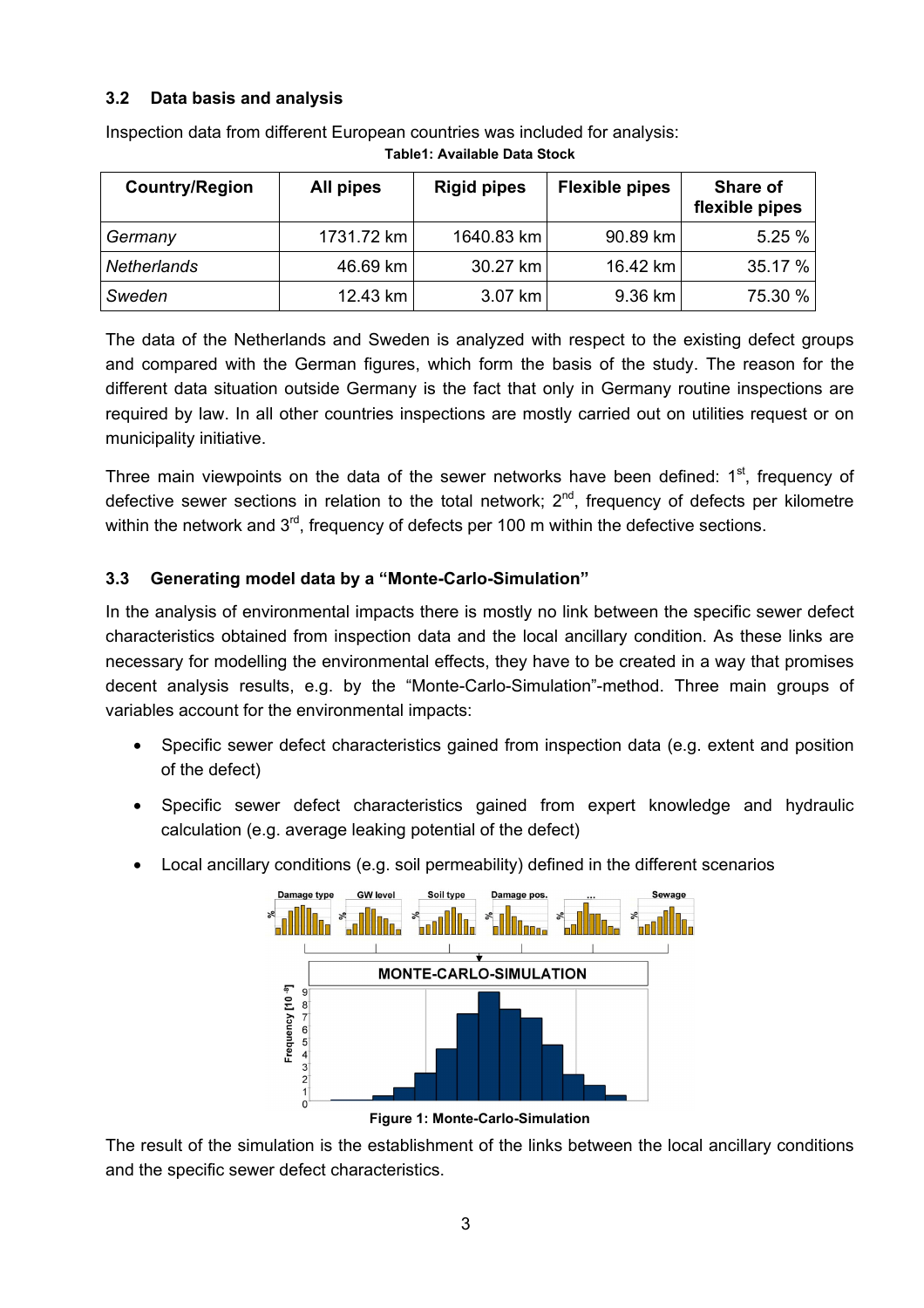#### *Determination of leaking defects*

Average leaking potentials have been assigned separately to flexible and rigid pipes to determine the parameters for the Monte-Carlo-Simulation if these parameters cannot be determined from inspection data. The defect types, e.g. BAB-fissure (Table 2), are assigned to certain leakage groups to describe their leakage behaviour.

| Defect Type        | Leakage Type | <b>Leaking Potential Borders</b> |            | Leaking Potential Average |            |              |
|--------------------|--------------|----------------------------------|------------|---------------------------|------------|--------------|
| Code               |              | Min                              | Max        |                           | Flexible   | <b>Rigid</b> |
| <b>BAB-Fissure</b> |              |                                  |            |                           |            |              |
| A                  | Never        |                                  |            |                           |            |              |
| B                  | Likely       |                                  | Very small | Very big                  | Very small | Small        |
| С                  | Always       |                                  | Small      | Very big                  | <b>Big</b> | Very big     |

| Table 2: Determination of leakage behaviour of fissure |
|--------------------------------------------------------|
|--------------------------------------------------------|

#### *Definition of scenarios*

The different scenarios show the absolute environmental impact of different leaking pipe types on an ordinal scale. The sewage type is set to ordinary domestic wastewater, the net is within normal dense urban areas and the infiltrate is normal groundwater.

#### **3.4 Risk and impact modelling by "logical trees" and "fuzzy logic"**

In the fuzzy inference system of the study, the following factors are the data of the model and/or are model outputs/intermediate data:

| $\overline{\phantom{0}}$ | sewage level      | $\sim$                   | infiltration potential | $\overline{\phantom{0}}$ | type of infiltrate          |                          | impact on receiving water |
|--------------------------|-------------------|--------------------------|------------------------|--------------------------|-----------------------------|--------------------------|---------------------------|
| $\overline{\phantom{0}}$ | defect position   |                          | exfiltration potential |                          | distance of objects         |                          | impact on treatment plant |
| $\overline{\phantom{0}}$ | leakage potential | $\overline{\phantom{a}}$ | soil type              |                          | obiects                     |                          | groundwater pollution     |
| $\overline{\phantom{0}}$ | soil permeability | $\overline{\phantom{a}}$ | sewage type            |                          | impact on groundwater level | $\overline{\phantom{a}}$ | soil pollution            |
| $\overline{\phantom{0}}$ | groundwater level |                          |                        |                          | impact on sewer stability   |                          | objects threat            |

#### *Risk and Impact trees*

Appropriate ways to model any multilateral linked factors in order to determine endangerment potentials are logical trees which link cause and effect of single factors.

The fault tree describes all possible causes, their values, relations and link types and combines them into the resulting top cause (infiltration/exfiltration potential). The event tree identifies all possible consequences resulting from the defined top cause.

As all link types and relations can be expressed by process rules and the links are in most cases non binary, the cause-consequence-chart as a combination of the fault tree and the event tree can be simplified by a multi-dimensional system.

#### *Linkage of variables via fuzzy logic*

The fuzzy processing always follows the same path.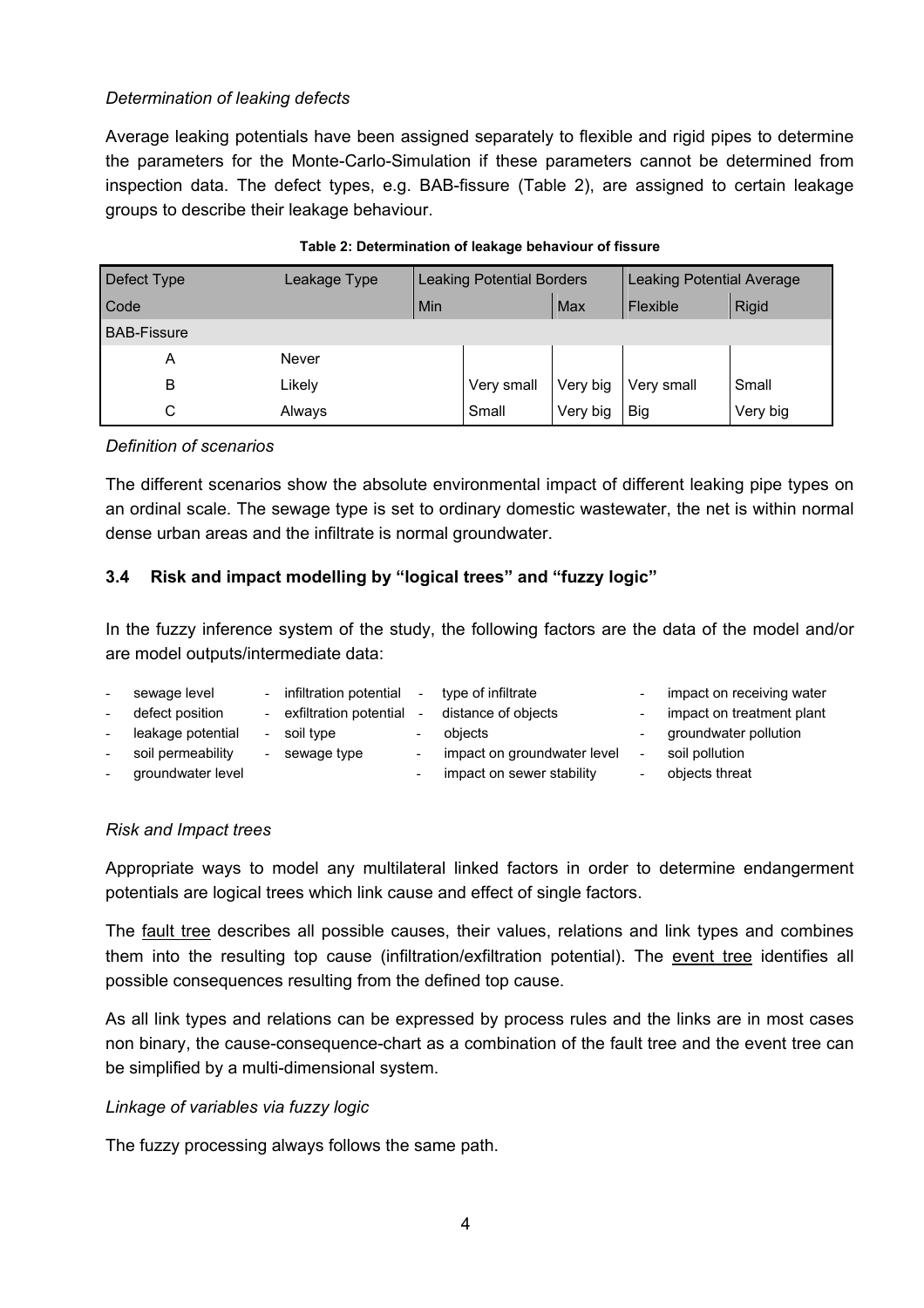- 1. Fuzzification of the input variables according to the vectors and membership functions for the specific variable.
- 2. The related variables are linked by a fuzzy-inference-matrix that is the expression of the rule sets which link those variables.
- 3. The two input variables for this fuzzy-inference-matrix with their individual membership to the vector select the rules used for further processing.
- 4. Using the algebraic product and the centroid method, a resulting vector is determined which is finally defuzzificated to the resulting value on the target scale.



**Figure 2: Cause-consequence-chart** 

This procedure is carried out for each data set created by the Monte-Carlo-simulation and for each node within the tree. The extensive multidimensional rule sets have been determined from twodimensional matrices and sum up to a few hundred true rules.

#### **3.5 Further aspects of modelling environmental impacts**

#### *Service life*

As the absolute environmental impact of the analysed issues depend on the exposure time, they scale according to the service life of the sewer sections. Therefore, the ratio between these impacts and other environmental issues of the life cycle changes accordingly. The average service life has been set to 80 years for all materials in German regulations. For this reason these scaling effects are neglected here.

#### *Data quality*

Up to 20 % of the quality of the network data (inspection data and basic data) is imperfect in many ways, e.g. imperfect coding systems, subjective assessment, logical failures etc. Many of these inaccuracies will remain undetected unless a review of the TV-inspection tapes will take place, which is, however, costly or insufficient due to bad video quality or other reasons. Therefore, a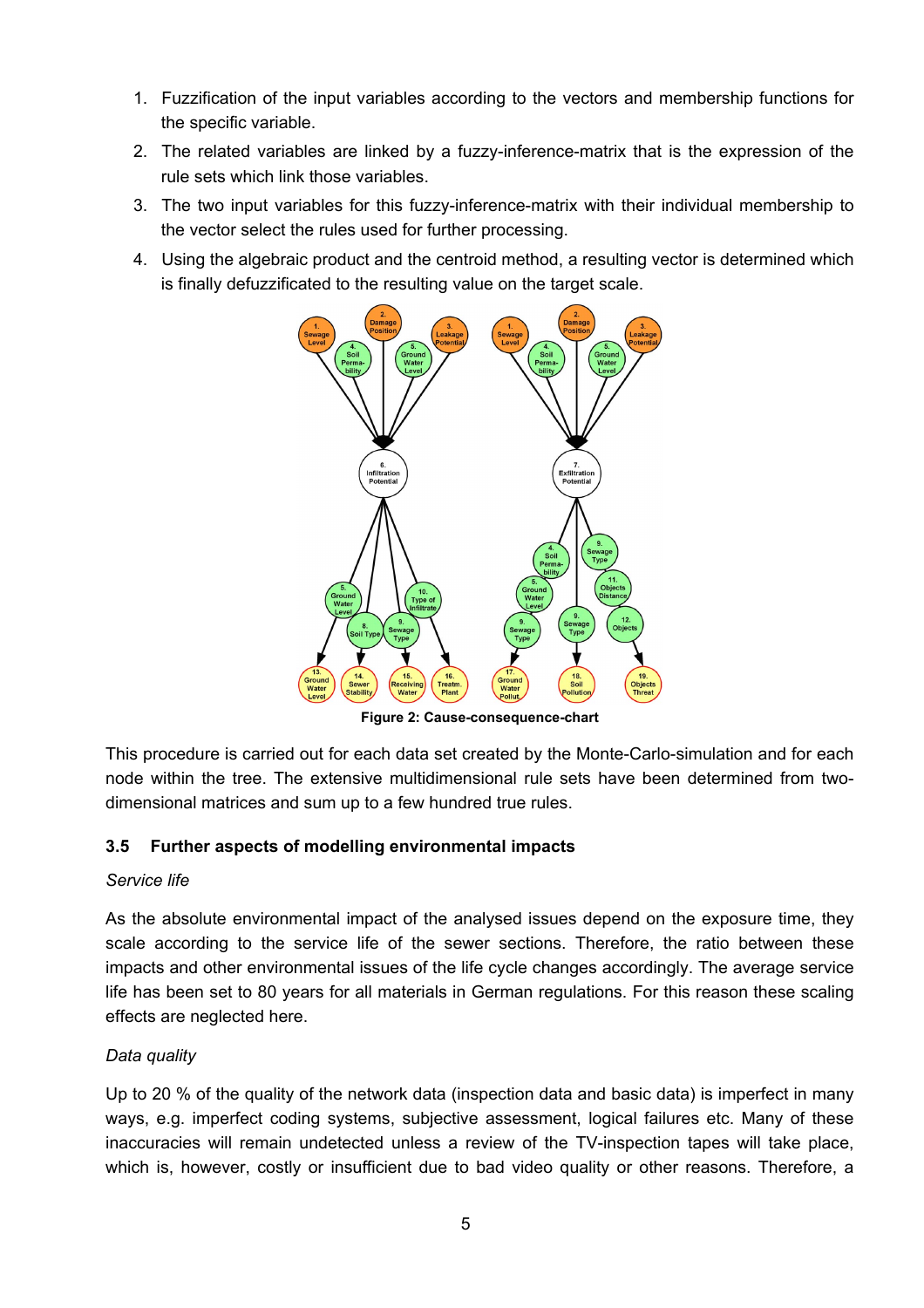direct comparison with results from other studies or models can only be successful if the relative scaling is kept.

### *Defect development and prognosis*

All of the samples are from different age, some of the inspections were older than 10 years. Within this time span, the defects recorded by the inspector may have worsened and new defects may have arisen as the network deteriorates. To eliminate these data failures, all inspection data need to be scaled with regard to the same time span using a decent aging model. Other failures arise from the unfamiliarity with the inspection strategy of the utilities. If operators only select old pipes for inspection instead of random samples, the networks may appear in a worse condition than they may be in reality. Both issues are neglected in this study.

### *Empirical knowledge*

It is widely known that correctly installed sewers have negligible defects and do not cause any trouble. Nevertheless improper installations happen all days for several reasons so the question "What happens if…" needs to be answered. Moreover, defects tend to occur more often and to be more serious in permeable soil than in less permeable soil. However, there is no method to establish this link as this experience is not recorded, which is the general problem of empirical knowledge. A way for integrating empirical data is by integrating it into an aging and forecasting model.

## **4 Results explanation and interpretation**

#### **4.1 Model results**

The model itself is fed with several thousand data sets from the Monte-Carlo-simulation. These input variables are processed by the fuzzy model and lead to the numerical model output. This output dataset represents the various combinations of defects and ancillary conditions according to their probability of occurrence, which is defined by the scenarios and the analyzed inspection data.

Generating the arithmetic mean for all these variables gives the **average environmental impacts caused by the average defect of a specific pipe type within the given scenario considering the bandwidth of possible influences**. Generating the arithmetic mean for all input factors and processing these values within the model would shrink the effort for modelling.

The ancillary conditions defined in the scenario and the leakage rates determined by the defect characteristics of the inspection lead to a moderate impact on the environment for all pipe types. However, the impact is just moderate because of the bandwidth of possible impact severity. Ancillary conditions with their influence on the model results in fact limit the possible impact maximum of a certain scenario. The best example for the majority of the ancillary conditions is the total absence of infiltration and thus environmental impacts caused by infiltration. The ground water level defined in the example scenario is always below the sewer sections, which simply prevents infiltration. The defect grades and characteristics of the sewers are always subordinate to the ancillary condition, which decides on the magnitude of the environmental impact.

Another way to visualize the model results is to normalize the single variables to the maximum within the category. For each category (e.g. exfiltration risk) the maximum value is set to 1 and all the other members of the category scaled accordingly.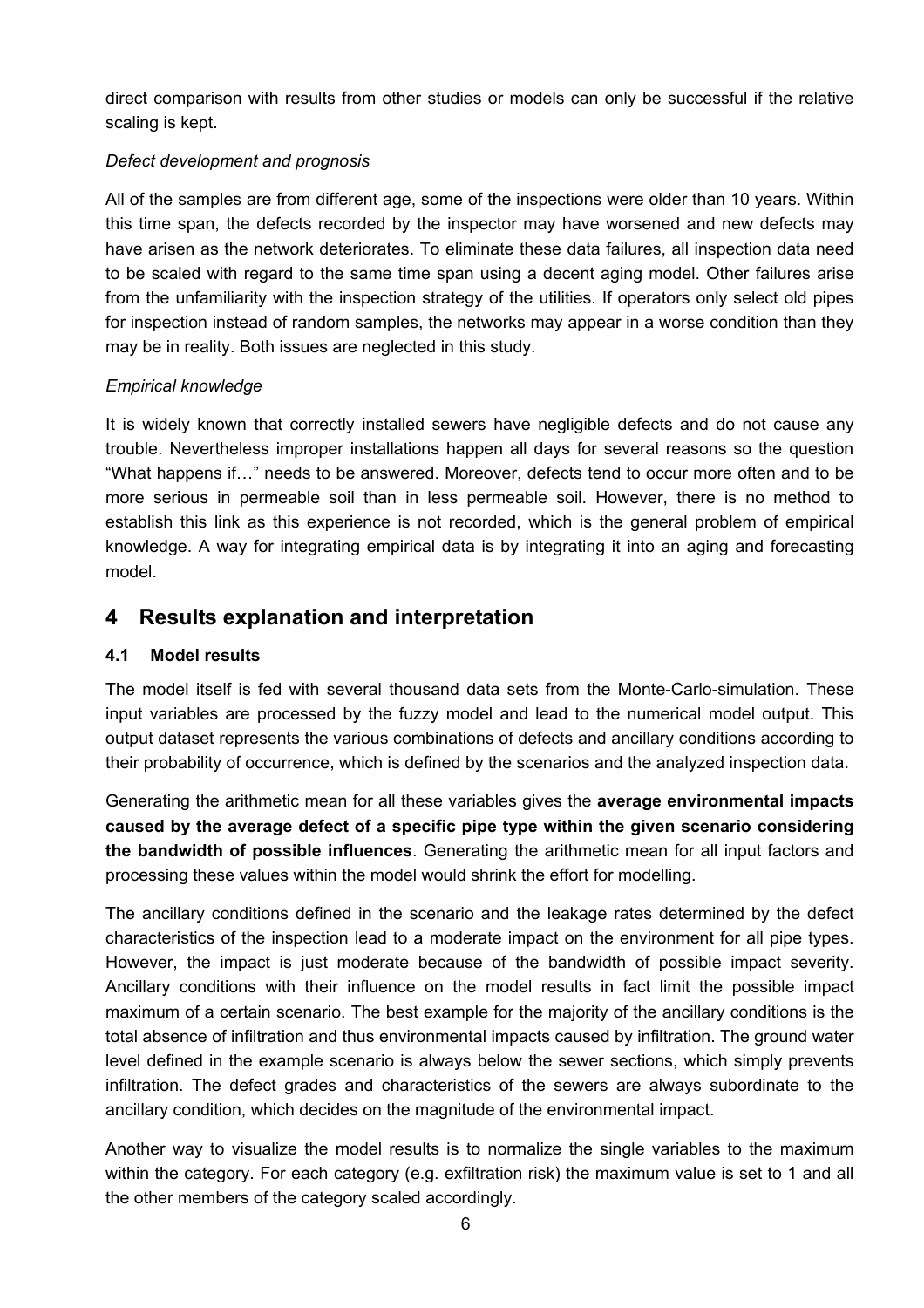This form of data presentation clarifies the difference between the various pipe types. As these differences are only determined by the defect grades and characteristics of the sewers, the ancillary conditions do not affect the differences between the pipe types. As a logical consequence, the offset between the categories are (and need to be) almost the same. If there is no impact (by infiltration), the difference between the pipe types does not matter and therefore vanishes.

For some local situations, the model output may not reflect the true weight of the different category variables. Situations like the dominating importance of one or more factors cannot be taken into account by a general model but must be handled by transforming the model results on an individual weighing scale, which needs to be determined by local authorities, utilities and experts.

### **5 German results**

#### **5.1 Data analysis**

The following data and figures result from the analysis of the provided network data (1732 km altogether after exclusions) and represent a symptomatic overview of today's situation with regard to pipe material groups. The German as well as all European inspection data have been translated to the EN 13508 code system using the translation standard set by the German association DWA (formerly ATV-DVWK).

The average is 6.8 years for flexible and 11.5 years for rigid sewer sections. Nevertheless the existing differences can be neglected as the majority of defects that are time-dependent like corrosion or abrasion are of minor relevance for this study.





**Figure 4: Defect rate within the Network - Mean of the Network** 

**Fehler! Verweisquelle konnte nicht gefunden werden.** shows the percentage of the defective sections according to the type of defect. As a sewer section can have different defect types, the accumulation of all shares of one material group may be more than 100 %.

The data is calculated by 
$$
\frac{\Sigma \text{Length of all sewers with defects}}{\Sigma \text{Length of all sewers}}.
$$

Flexible pipes at almost all defect types relevant for infiltration and exfiltration have a significantly lower share of defective sections within the network than rigid pipes.

The number of defects are put in relation to the length of the defective part of the network: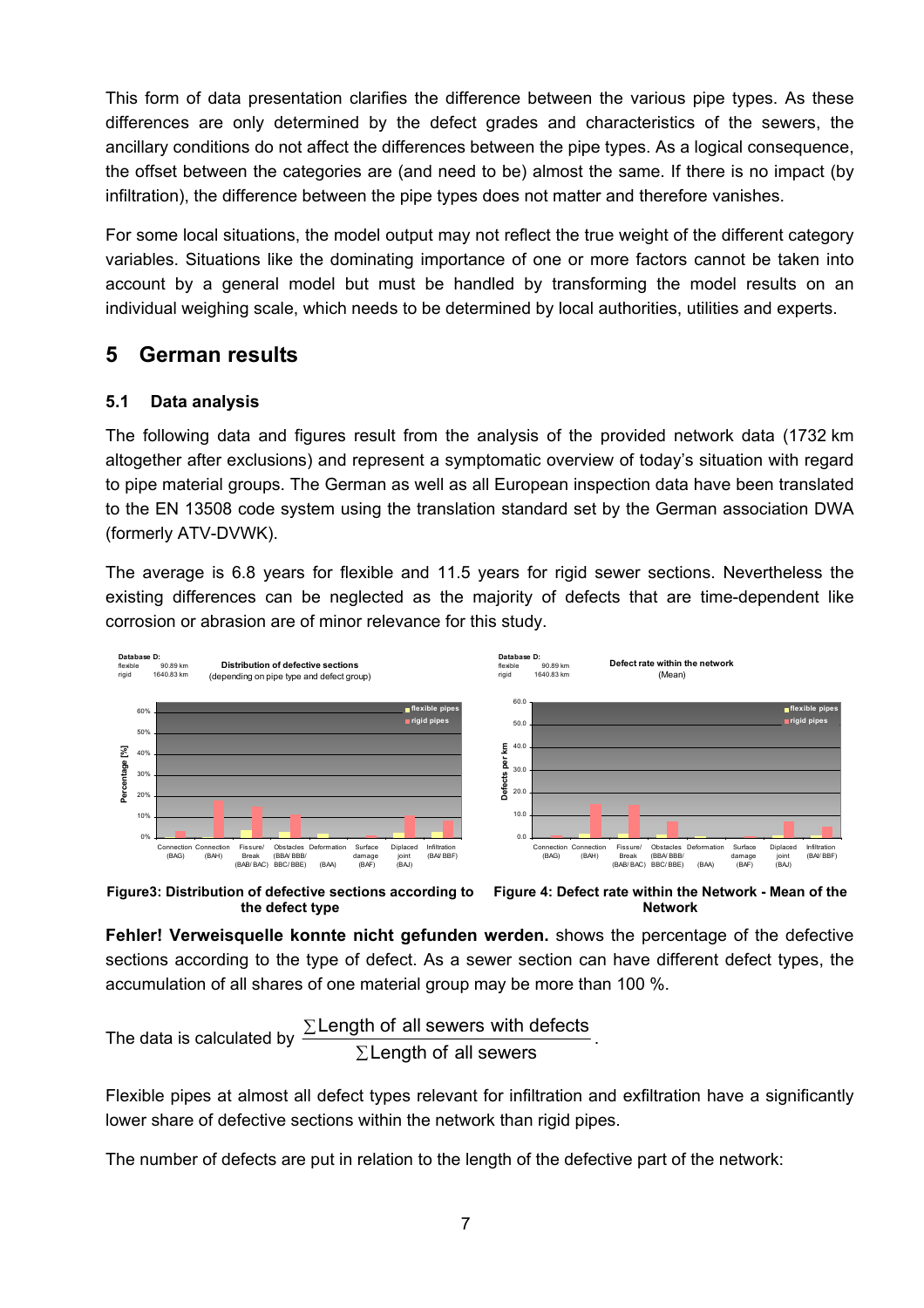

The true difference between the material groups is the difference in failure frequency within the total network. The main factor in judging the environmental impact of a certain pipe material group can therefore only be the individual defect behaviour with regard to leakage in combination with the network defect rates.

Especially for rigid pipes, the defect types most relevant for leakage show a high occurrence probability throughout the network and a high frequency of occurrence within the defective sections. The defect frequency and occurrence probability is clearly lower for flexible pipes, which makes them perform significantly better with regard to leakage.

#### **5.2 Scenario definition**

The following Table 3 lists the differences between the various scenarios:

| <b>Scenario</b> |                        | Sewage level |                             |              | Soil permeability    |             | <b>GW-level</b>             |  |
|-----------------|------------------------|--------------|-----------------------------|--------------|----------------------|-------------|-----------------------------|--|
|                 | 1 Coastal region       | <b>MODE</b>  | 1/3                         | <b>MODE</b>  | Medium               | <b>MODE</b> | Axis                        |  |
|                 | Separated Sewage       | <b>SPAN</b>  | $\frac{1}{4} - \frac{1}{2}$ | <b>ISPAN</b> | $Low - high$         | <b>SPAN</b> | B. invert – a. crown        |  |
|                 | 2 Northern lowlands    | <b>MODE</b>  | 1/3                         | <b>MODE</b>  | Hiah                 | <b>MODE</b> | Axis                        |  |
|                 | Separated Sewage       | <b>SPAN</b>  | $\frac{1}{4} - \frac{1}{2}$ | <b>SPAN</b>  | Low – very high      | <b>SPAN</b> | $B.$ invert $-$ a. crown    |  |
|                 | 3 Low mountain range   | <b>MODE</b>  | 1/3                         | <b>MODE</b>  | Medium               | <b>MODE</b> | Invert                      |  |
|                 | Separated Sewage       | <b>SPAN</b>  | $\frac{1}{4} - \frac{1}{2}$ | <b>ISPAN</b> | Very low - very high | <b>SPAN</b> | $F. b.$ invert $- a.$ crown |  |
|                 | 4 Northern lowlands    | <b>MODE</b>  | 1/3                         | <b>MODE</b>  | High                 | <b>MODE</b> | Axis                        |  |
|                 | <b>Combined Sewage</b> | <b>SPAN</b>  | $1/3 - 2/3$                 | <b>ISPAN</b> | $Low - very high$    | ISPAN       | $B.$ invert $- a.$ crown    |  |
|                 | 5 Southern lowlands    | <b>MODE</b>  | 1/3                         | <b>MODE</b>  | <b>High</b>          | <b>MODE</b> | Invert                      |  |
|                 | <b>Combined Sewage</b> | ISPAN        | $1/3 - 2/3$                 | <b>ISPAN</b> | Very low - very high | <b>SPAN</b> | $B.$ invert $- a.$ crown    |  |
|                 | 6 Low mountain range   | <b>MODE</b>  | 1/3                         | <b>MODE</b>  | Medium               | <b>MODE</b> | B. invert                   |  |
|                 | <b>Combined Sewage</b> | <b>SPAN</b>  | $1/3 - 2/3$                 | <b>SPAN</b>  | Very low - very high | <b>SPAN</b> | F. b. invert - a. crown     |  |
|                 | 7 Low mountain range   | <b>MODE</b>  | 1/3                         | <b>MODE</b>  | Medium               | <b>MODE</b> | B. invert                   |  |
|                 | <b>Combined Sewage</b> | <b>SPAN</b>  | $1/3 - 2/3$ SPAN            |              | Very low - high      | <b>SPAN</b> | IF. b. invert – a. crownl   |  |

#### **Table 3: Scenario definitions**

The seven German scenarios listed cover the German situation in a representative way being defined by grouping areas according to the hydro-geological situation, the population density and the sewer system.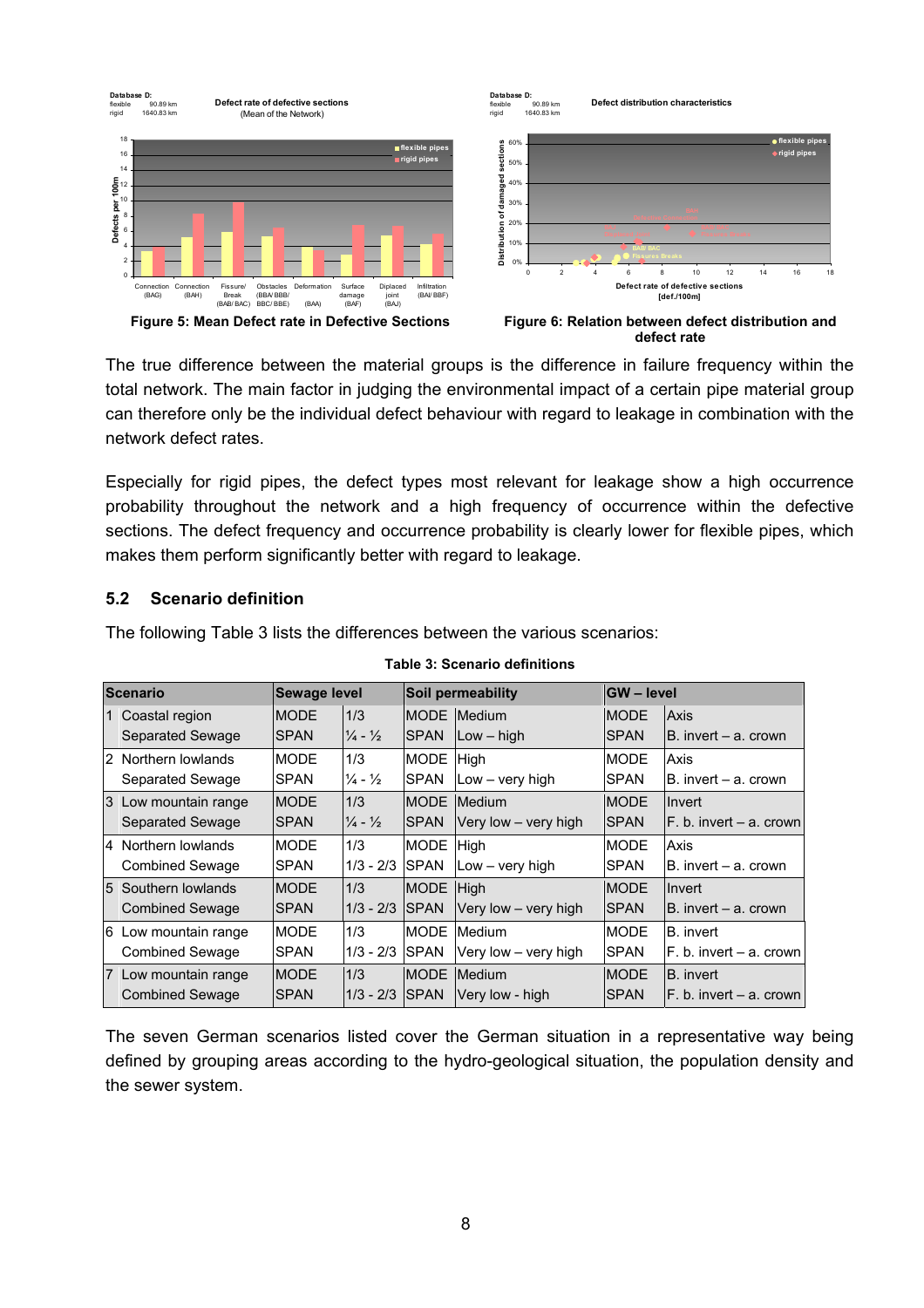



**Figure 7: Settlement density within Germany Figure 8: Hydro-geological situation within Germany**

The figures show the geographic data used for scenario definitions. In Figure 7, the population density is used as one indicator for the share of the total network length of the different regions. The hydro-geological map of Figure 8 provides information on the ancillary conditions in the different regions. Here, the ground water level and soil type can be determined for the different scenarios.



**Figure 9: Share of combined sewage within Germany Figure 10: Sewer network density within Germany** 

All this geographical referenced data has been compiled into a geographical information system to determine the German scenarios as well as the average environmental impact of flexible/ rigid pipe systems caused by ex-/infiltration within Germany: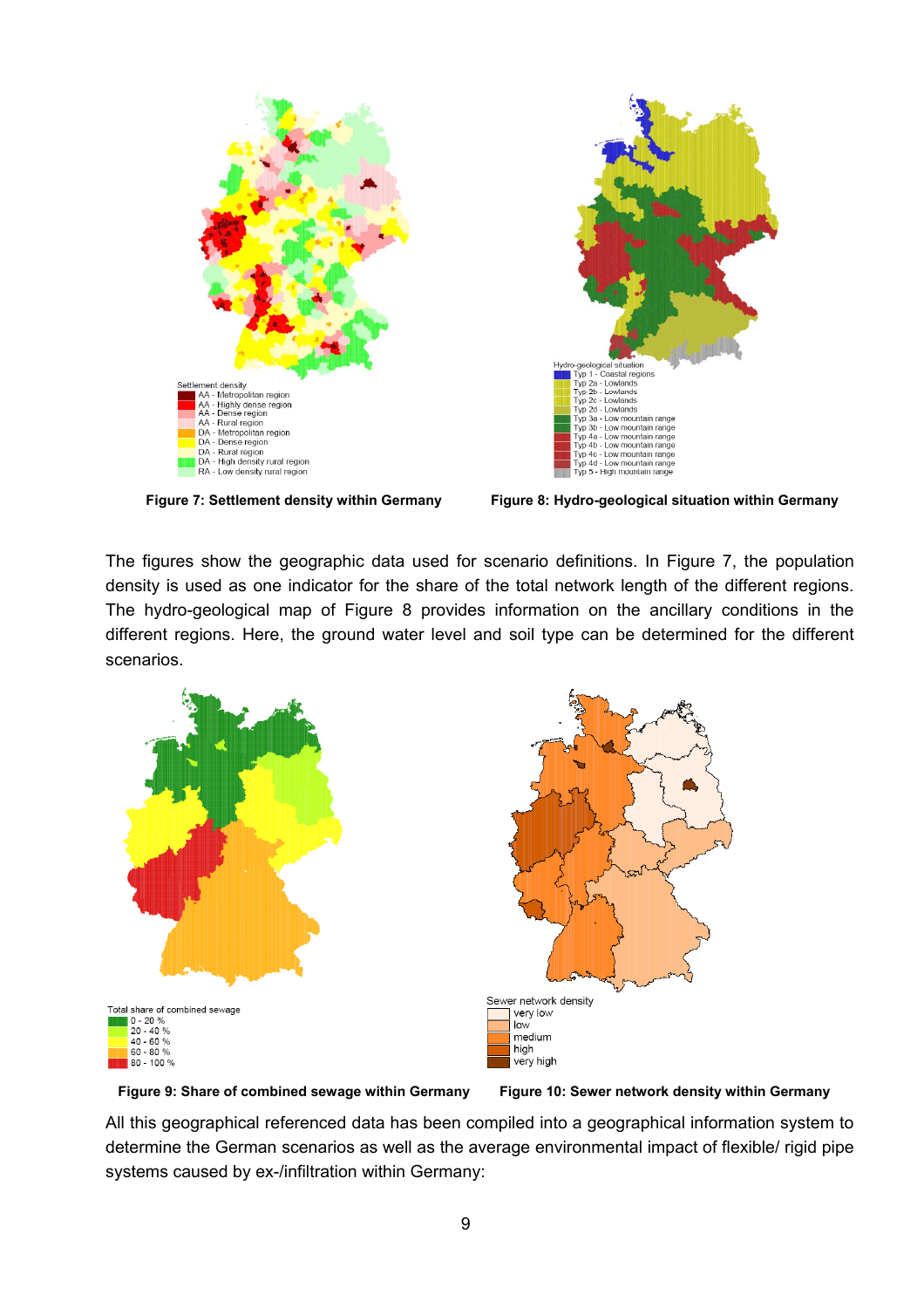|                | Total share                           |        |
|----------------|---------------------------------------|--------|
|                | Coastal region - Separated Sewage     | 3.69%  |
| 2              | Northern lowlands - Separated Sewage  | 25.91% |
| 3              | Low mountain range - Separated Sewage | 11.40% |
| $\overline{4}$ | Northern lowlands - Combined Sewage   | 7.99%  |
| 5              | Southern lowlands - Combined Sewage   | 13.85% |
| 6              | Low mountain range - Combined Sewage  | 18.56% |
|                | Low mountain range - Combined Sewage  | 18.60% |

**Table 4: Total share of the defined scenarios on the German sewer networks** 

#### **5.3 Model results**

The various scenarios have lead to different results, which makes it necessary to consider the various ancillary conditions. To determine the true differences of the environmental impact of a network of rigid or flexible pipes, it is necessary to relate the model results, which are based on the average defect of the material group, to the average network defect rates by scaling them with the normalized defect rates, which causes the impacts to drop dramatically for the flexible pipes.









In Figure 11, this is shown on the absolute scale and in Figure 12 it is shown on the relative scale of environmental impacts caused by in-/ exfiltration.

Flexible pipes have a better performance with regard to their environmental impacts by in-/ exfiltration. The average defect is less leaky and the frequency of occurrence is lower.

| <b>Pipe type</b>      | <b>Average defect rates</b> | <b>Normalized defect rates</b> |  |  |
|-----------------------|-----------------------------|--------------------------------|--|--|
| <b>Flexible pipes</b> | 8.45 defects per km         | 0.17                           |  |  |
| <b>Rigid pipes</b>    | 50.26 defects per km        |                                |  |  |

With the ancillary conditions as dominating factor, the relation of the difference between flexible and rigid pipe systems within the single scenarios remains almost equal. Having determined the net share of the single scenarios, it is now possible to cumulate the average environmental impacts for Germany (Figure 13). Impacts on the treatment plant, sewer stability and the receiving water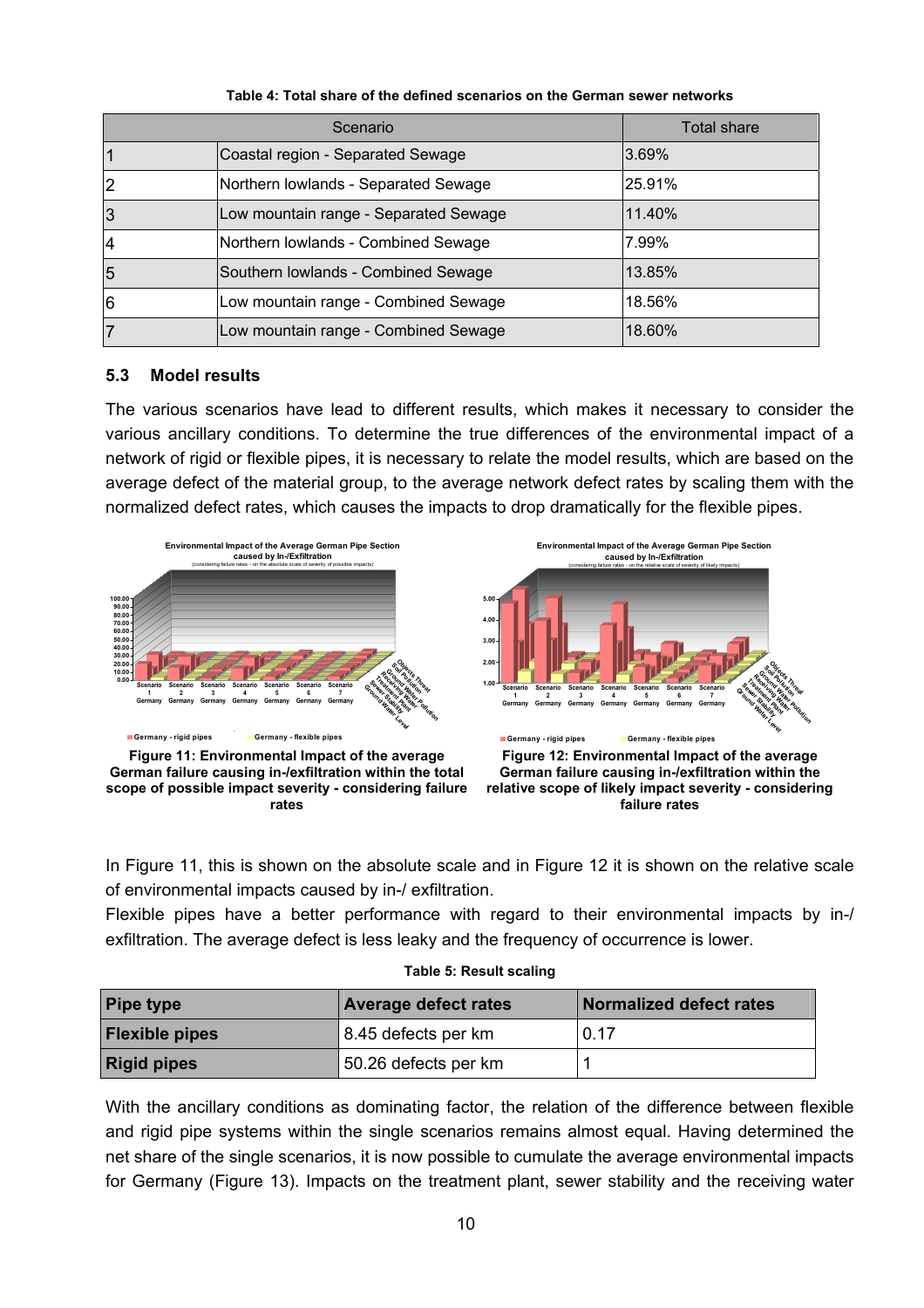are the most critical of all the impacts according to network operators. Impacts on the ground water level are ambivalent (tight systems may increase the groundwater level and cause damage to objects) and thus the dominating impacts caused by in/exfiltration.



**Figure 13: Environmental impact of the average German failure causing in-/exfiltration within the relative scope of impact severity - considering failure rates and aggregating scenario results according to net share** 

## **6 Dutch results**

#### **6.1 Data analysis**

The Dutch inspection data has been additionally revised to determine the difference in defect assessment. There is a significant level of congruence, the differences in indications by the engineers were caused by minor interpretation distinctions or missing defect descriptions, e.g. the code for defective connections is not recorded in the protocols although it is stated on the TV-tape (Figure 19).







**Figure 15: NL BBF (Infiltration) S&P: BAH (Defective connection) additionally** 

According to the Dutch expert Mr. van der Jagt, the high share of infiltration defects (BBF) are due to incorrect defect assessment by the inspectors as most of these indications should have been assessed as defective connection (BAH), a defect which comes from massive installation problems due to missing supervision. Another defect problem resulting from the quality issue is the problem of displaced joints.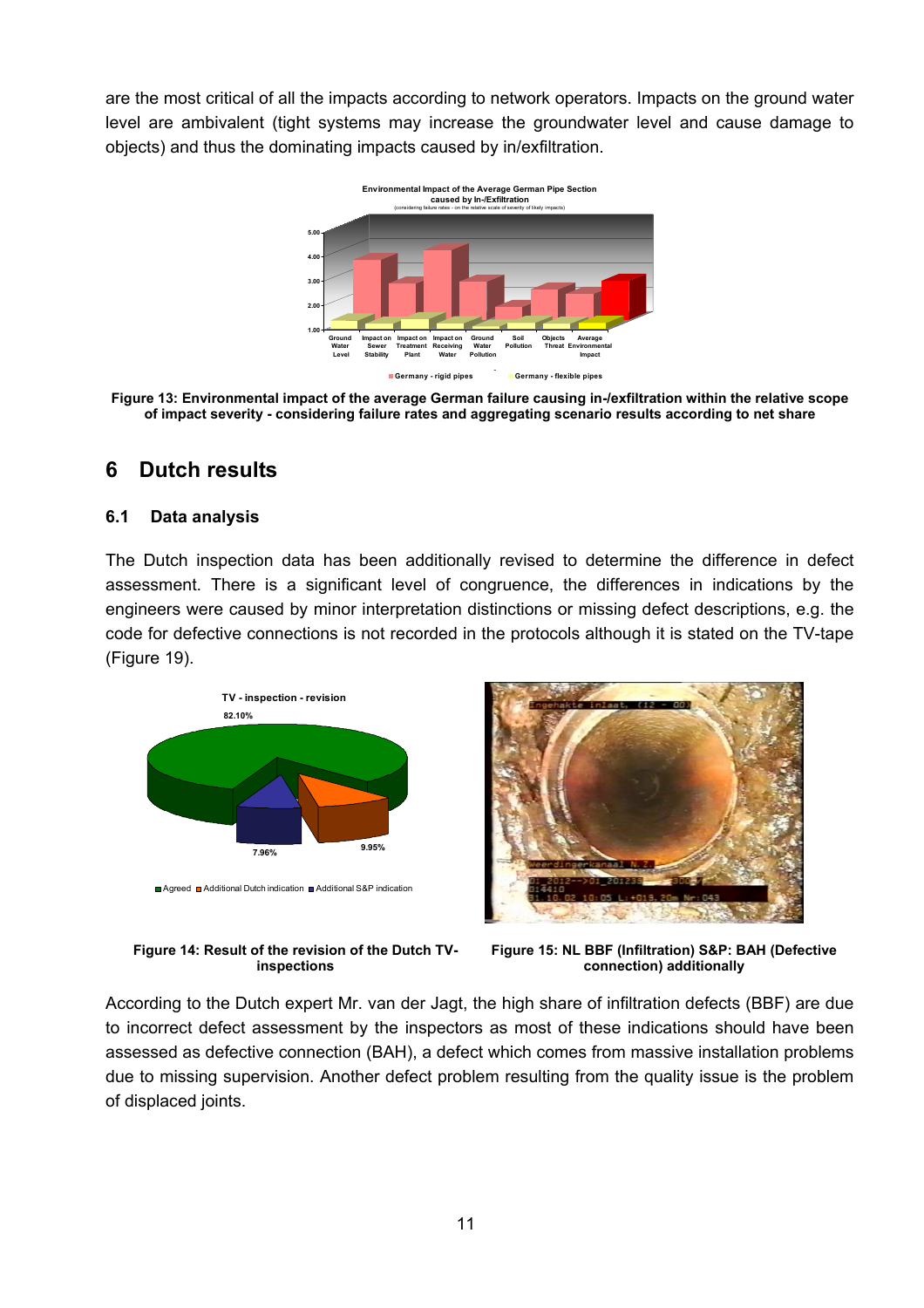

**Figure 16: Distribution of defective sections according to the defect type** 





**Defect rate within the network** 

**Figure 17: Defect Rate within the Network - Mean of the Network** 



**Figure 18: Mean Defect Rate of Defective Sections Figure 19: Relation between defect distribution and defect rate** 

Figure 16 to Figure 19 show the results of the analyses that have been carried out on the lines of the German investigations.

**Database NL:**



#### **6.2 Model results**

Figure 20: Comparison of German and Dutch defect rates

As the Dutch database for the modelling was too small, the German data was adapted for the Netherlands. Comparing the data analysis figures of Germany and the Netherlands, it becomes obvious that defect rates of defective sections are similar apart from the displaced joint (BAJ) and the infiltration issue. The last problem results mostly from incorrect indications or installation problems due to missing supervision. Assuming similar supervision, maintenance and rehabilitation behaviour as in Germany, the differences in defect characteristics would significantly change and move towards German figures. Therefore, the adaptation of the German data was feasible. Thus, a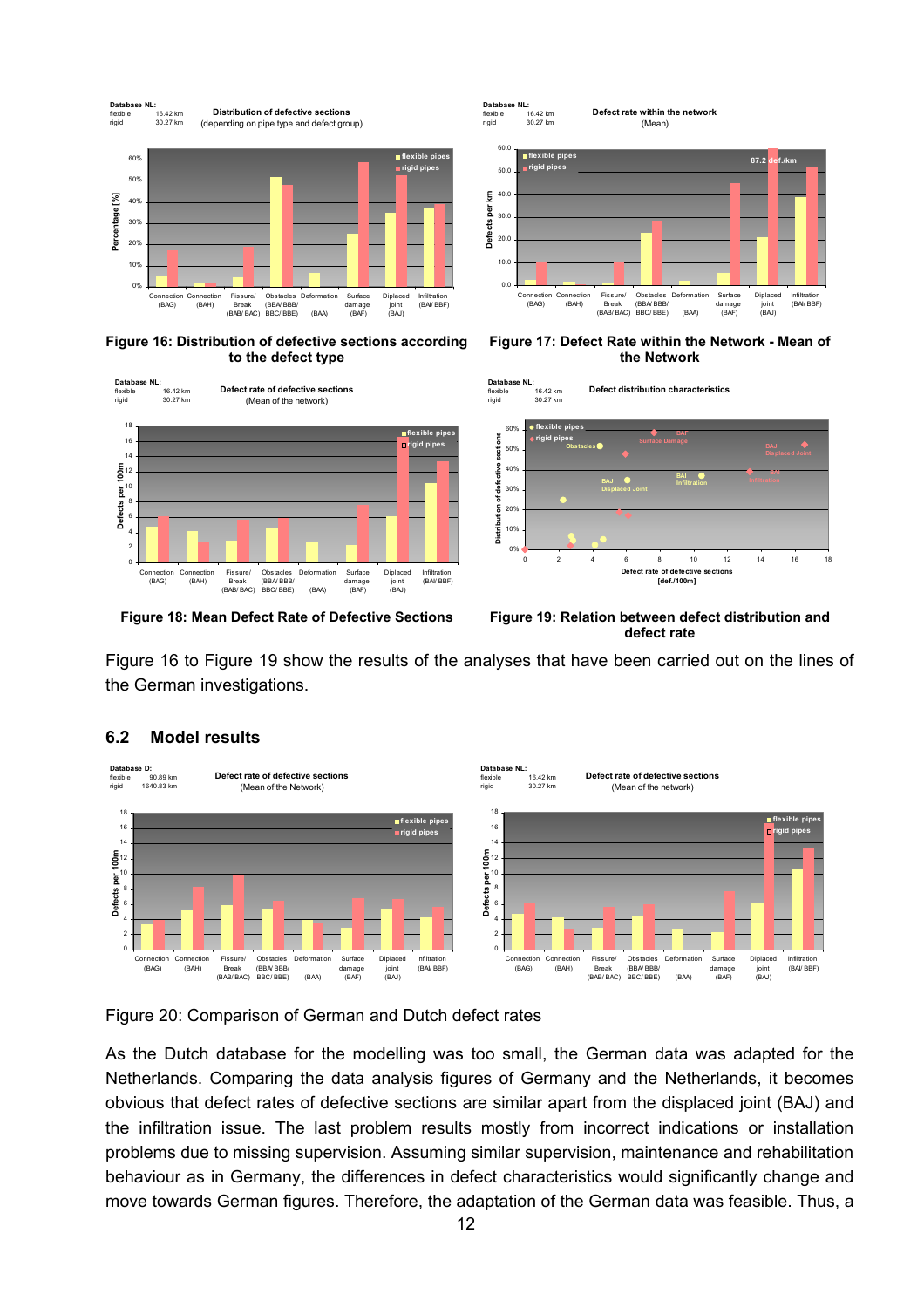direct comparison of the sensitivity of the ancillary conditions for the three Dutch scenarios with the other European scenarios became possible.

| <b>Scenario</b> | Sewage level |                 |             | Soil permeability          | <b>GW</b> – level |                            |  |
|-----------------|--------------|-----------------|-------------|----------------------------|-------------------|----------------------------|--|
| Nr. 1           | <b>IMODE</b> | Closer to axis  | <b>MODE</b> | <b>Medium</b>              | <b>MODE</b>       | <b>Axis</b>                |  |
|                 | <b>SPAN</b>  | $ੀnvert - axis$ | <b>SPAN</b> | llow - medium              | <b>SPAN</b>       | $\vert$ b.invert – a.crown |  |
| Nr. 2           | <b>IMODE</b> | Closer to axis  | <b>MODE</b> | <b>ILow</b>                | <b>IMODE</b>      | <b>Invert</b>              |  |
|                 | <b>SPAN</b>  | Invert – axis   | <b>SPAN</b> | Low – medium               | <b>SPAN</b>       | acrown (15%)               |  |
| Nr. 3           | <b>IMODE</b> | Closer to axis  | <b>MODE</b> | Closer to low              | <b>IMODE</b>      | Far below pipe invert      |  |
|                 | <b>SPAN</b>  | Invert – axis   | <b>SPAN</b> | $v_{\text{.}}$ low $-$ low | <b>SPAN</b>       |                            |  |







#### **Figure 21: Environmental Impact of the average failure causing in-/exfiltration within the total scope of possible impact severity - considering failure rates**



The Dutch analysis reveals the same results with regard to flexible pipes as the German investigation.

#### **Table 7: Result scaling**

| <b>Pipe type</b>      | <b>Average defect rates</b> | <b>Normalized defect rates</b> |  |  |
|-----------------------|-----------------------------|--------------------------------|--|--|
| <b>Flexible pipes</b> | 95.91 defects per km        | 0.41                           |  |  |
| <b>Rigid pipes</b>    | 234.56 defects per km       |                                |  |  |



**Figure 23: Environmental Impact of the average failure causing In-/Exfiltration within the relative scope of likely impact severity - considering failure rates and aggregating scenario results according to net share**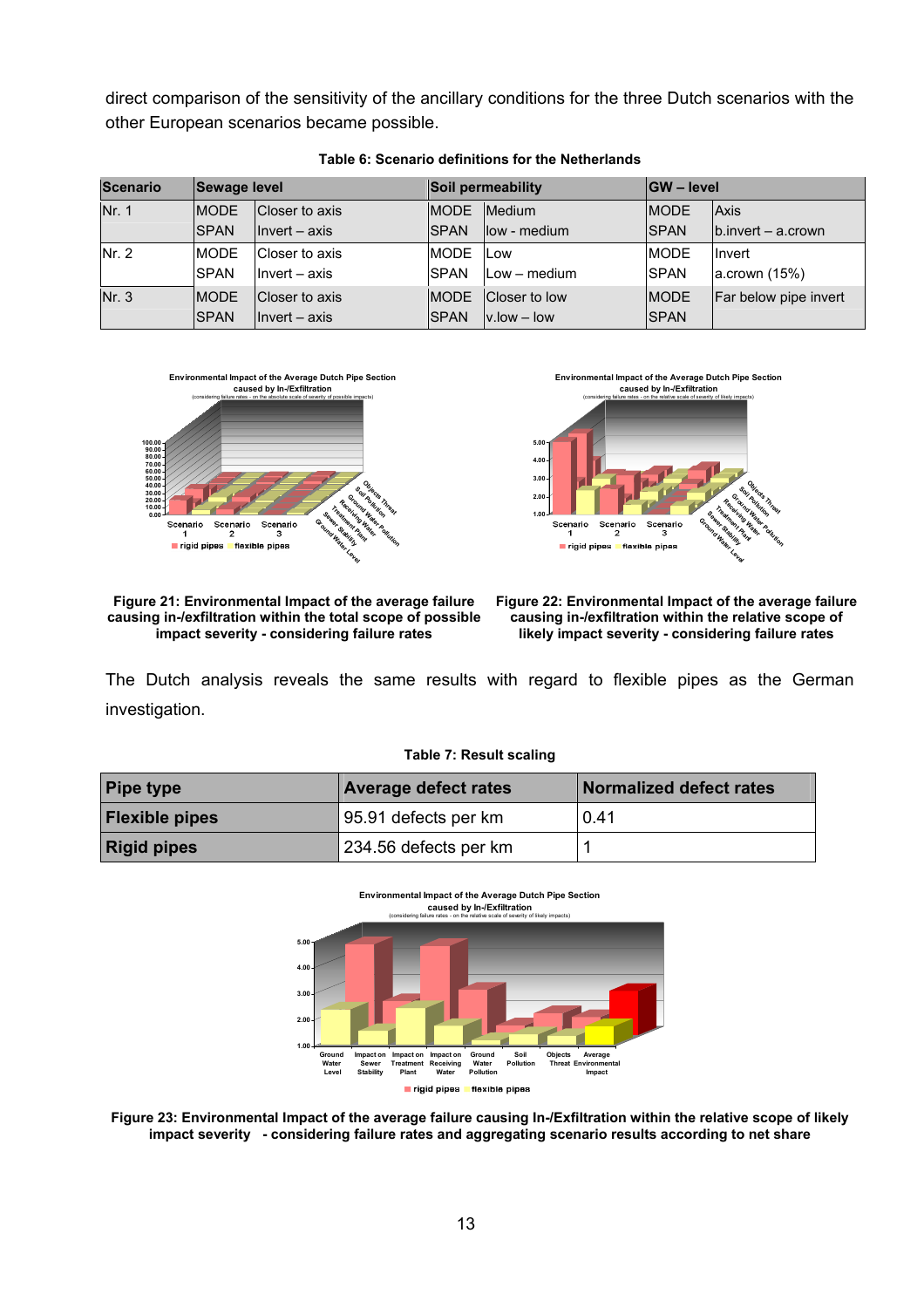## **7 Swedish results**

#### **7.1 Data analysis**

The Swedish defect indications within the protocols were mainly plaintext descriptions instead of a code system, which eased the translation into the EN code.



**Figure 24: Result of the revision of the Swedish TV-inspections** 

The main indication differences come from missing indications in the protocols as many Swedish protocols are summaries that only state the number of failures found per section withoiut listing the defect indications in detail. These lacking protocols had to be completed by the TV-revision causing the high percentage of missing indications. With almost 3%, the true differences in defect assessment are rather small.

**Database S:**

9.36 km



**Figure 25: Distribution of defective sections according to the defect type** 





**Defect rate within the network** 

**Figure 26: Defect Rate within the Network - Mean of the Network** 



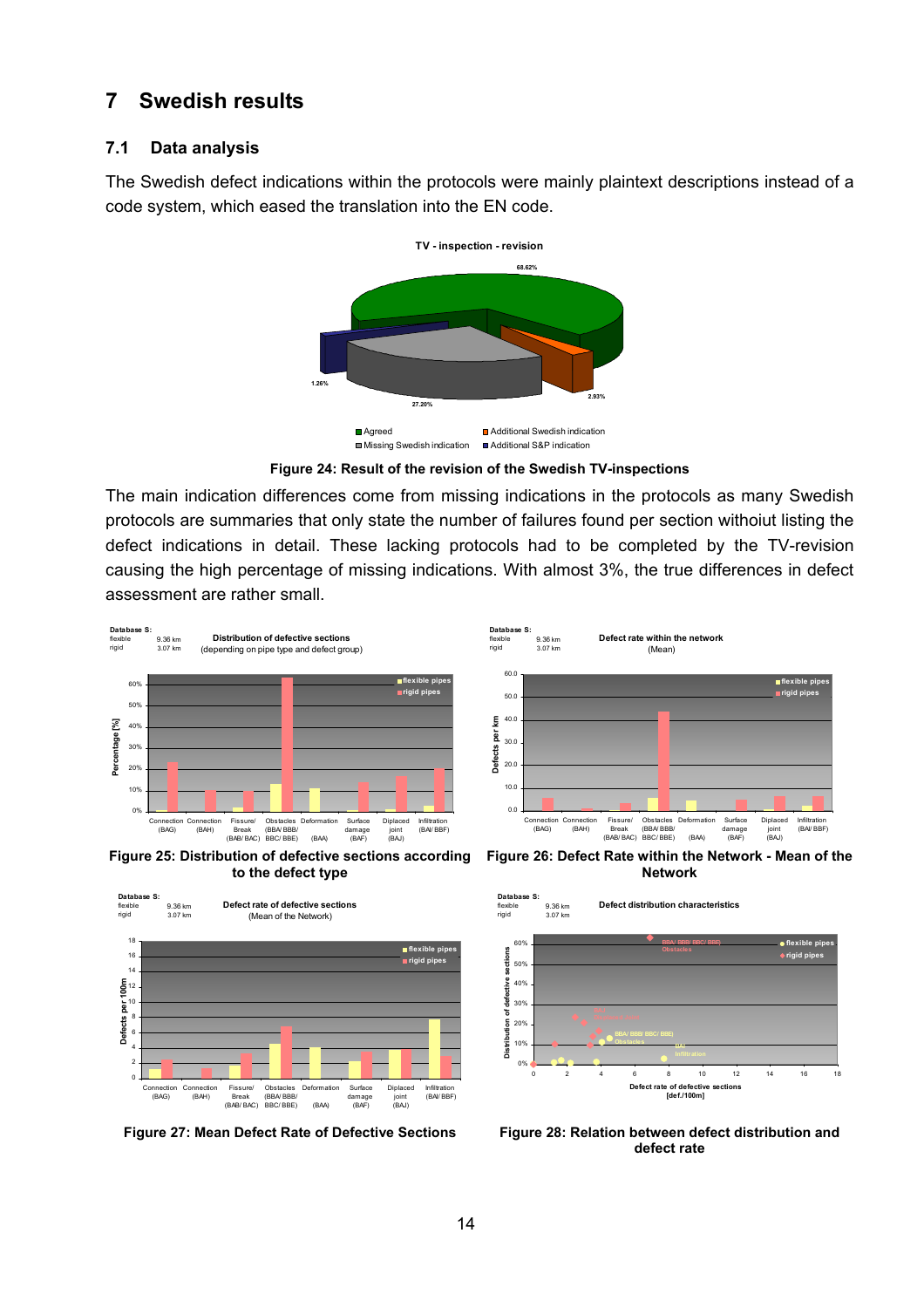According to the Swedish expert Mr. Sevensson, the high share of obstacles, which were mainly sedimentation problems from paper, are not typical of Swedish sewer systems.

### **7.2 Model results**

As the Swedish data base for the modelling was too small, the German data was adapted for Sweden. Thus, a direct comparison of the sensitivity of the ancillary conditions for the three Swedish scenarios with the other European scenarios is possible.



**Figure 29: Comparison of German and Swedish defect rates** 

The detailed consideration with regard to the adaptation of German data was also carried out for the Swedish modelling.

| Scenario | Sewage level                 |                                   |                           | Soil permeability                                       | <b>IGW</b> – level           |                                           |
|----------|------------------------------|-----------------------------------|---------------------------|---------------------------------------------------------|------------------------------|-------------------------------------------|
| Nr. 1    | <b>IMODE</b><br><b>ISPAN</b> | Closer to axis<br>$Invert - axis$ | <b>ISPAN</b>              | <b>MODE</b> Medium<br>$v$ .low $-$ medium               | <b>IMODE</b><br><b>ISPAN</b> | <b>Axis</b><br>$\vert$ b.invert – a.crown |
| Nr. 2    | <b>MODE</b><br><b>ISPAN</b>  | Closer to axis<br>Invert – axis   | MODE V.low<br><b>SPAN</b> |                                                         | <b>MODE</b><br><b>SPAN</b>   | <b>Ilnvert</b><br>acrown (15%)            |
| Nr. 3    | <b>IMODE</b><br><b>SPAN</b>  | Closer to axis<br>$Invert - axis$ | <b>ISPAN</b>              | <b>IMODE</b> Closer to low<br>$I_{\text{Low}}$ – medium | <b>IMODE</b><br><b>SPAN</b>  | Far below pipe invert                     |

#### **Table 8: Scenario definitions for Sweden**



**Figure 30: Environmental Impact of the average failure causing In-/Exfiltration within the total scope of possible impact severity - considering failure rates** 

**Table 9: Result scaling** 

| <b>Pipe type</b> | <b>Average defect rates</b> | Normalized defect rates |
|------------------|-----------------------------|-------------------------|
|                  |                             |                         |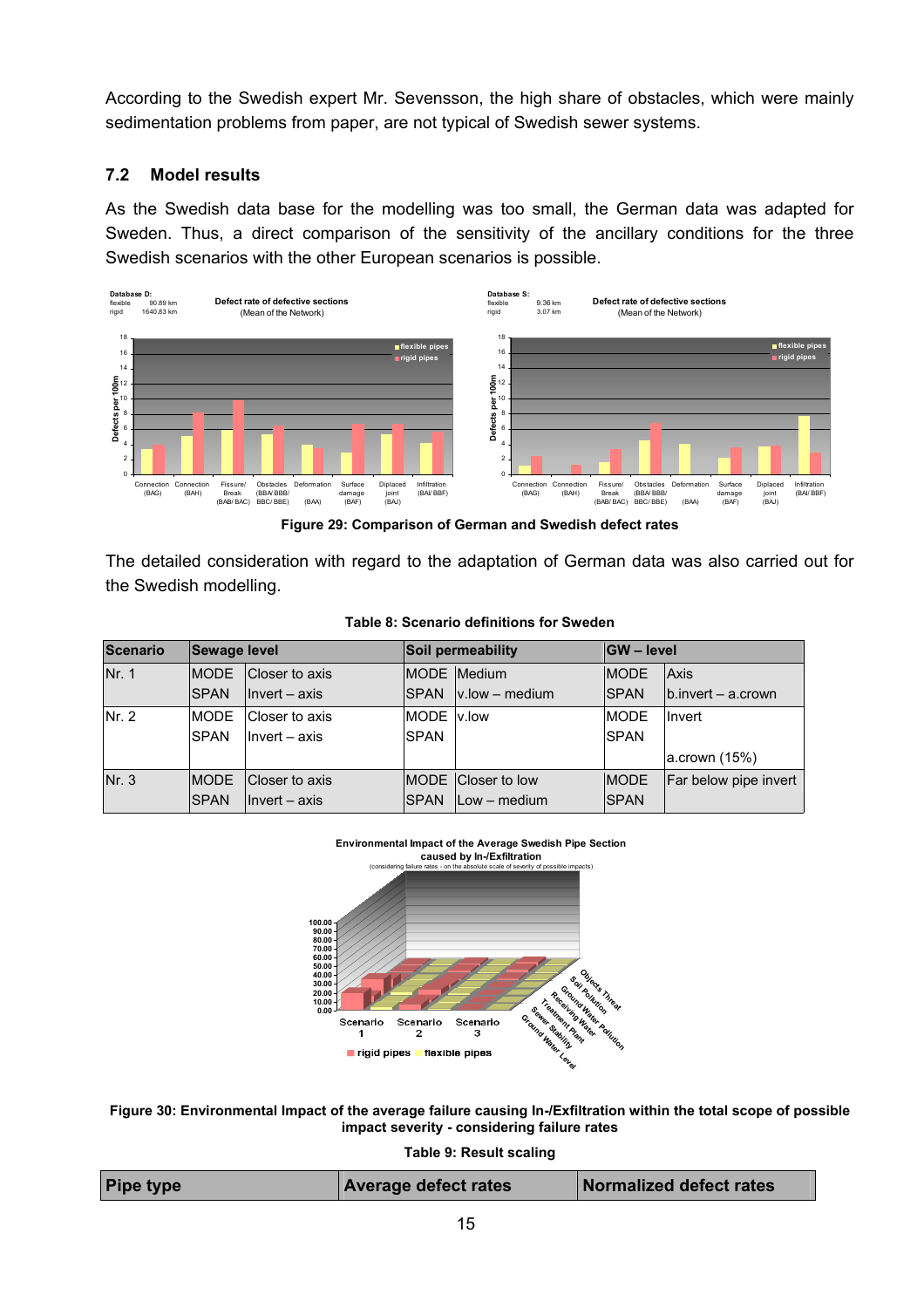| <b>Flexible pipes</b> | 13.46 defects per km | 0.19 |
|-----------------------|----------------------|------|
| <b>Rigid pipes</b>    | 71.74 defects per km |      |

The Swedish analyses revealed similar results for flexible pipes as the German analyses.



**Figure 31: Environmental Impact of the average failure causing In-/Exfiltration within the relative scope of likely impact severity - considering failure rates** 



**Figure 32: Average Swedish environmental impact caused by in-/exfiltration within the relative scope of likely impact severity - considering failure rates and aggregating scenario results according to net share** 

### **8 Conclusion**

Although it is rather difficult to determine environmental impacts of drain and sewer systems in general, "STATUS Sewer" and its specific models for environmental issues of sewer systems give for the first time acceptable results to compare the environmental impact of flexible and rigid pipe systems caused by in-/ exfiltration.

Due to the general approach to draw a conclusion for the pipe systems in general, the results do not reflect the situation of a specific local sewer network, which would require to carry out this approach on the specific local data stock. The findings should be seen as an acceptable indicator for the environmental performance of the pipe systems analysed.

Accepting that all sewer systems leak, the question was which pipe systems promise a better performance with regard to the leakage problems. These problems are the main environmental issues during service life. As the analysis of the operational period was the aim of the project, it concentrated on the dominating issues of infiltration and exfiltration, causing the major environmental impact of such systems in this particular period. Moreover, almost all environmental effects caused during operation are local impacts, affecting directly the customers of the network operator.

As a result of this investigation, the following statements with regard to the analysis data restrictions (e.g. age limit 30 years, internal diameter not bigger than 800 mm etc.) can be summarized:

The environmental impact of the average section caused by in- or exfiltration for flexible pipe systems is 15 % (less than one-sixth) of that for existing rigid pipe systems. Especially in scenarios with sensitive ancillary conditions, flexible pipes show a better environmental performance to rigid pipe systems.